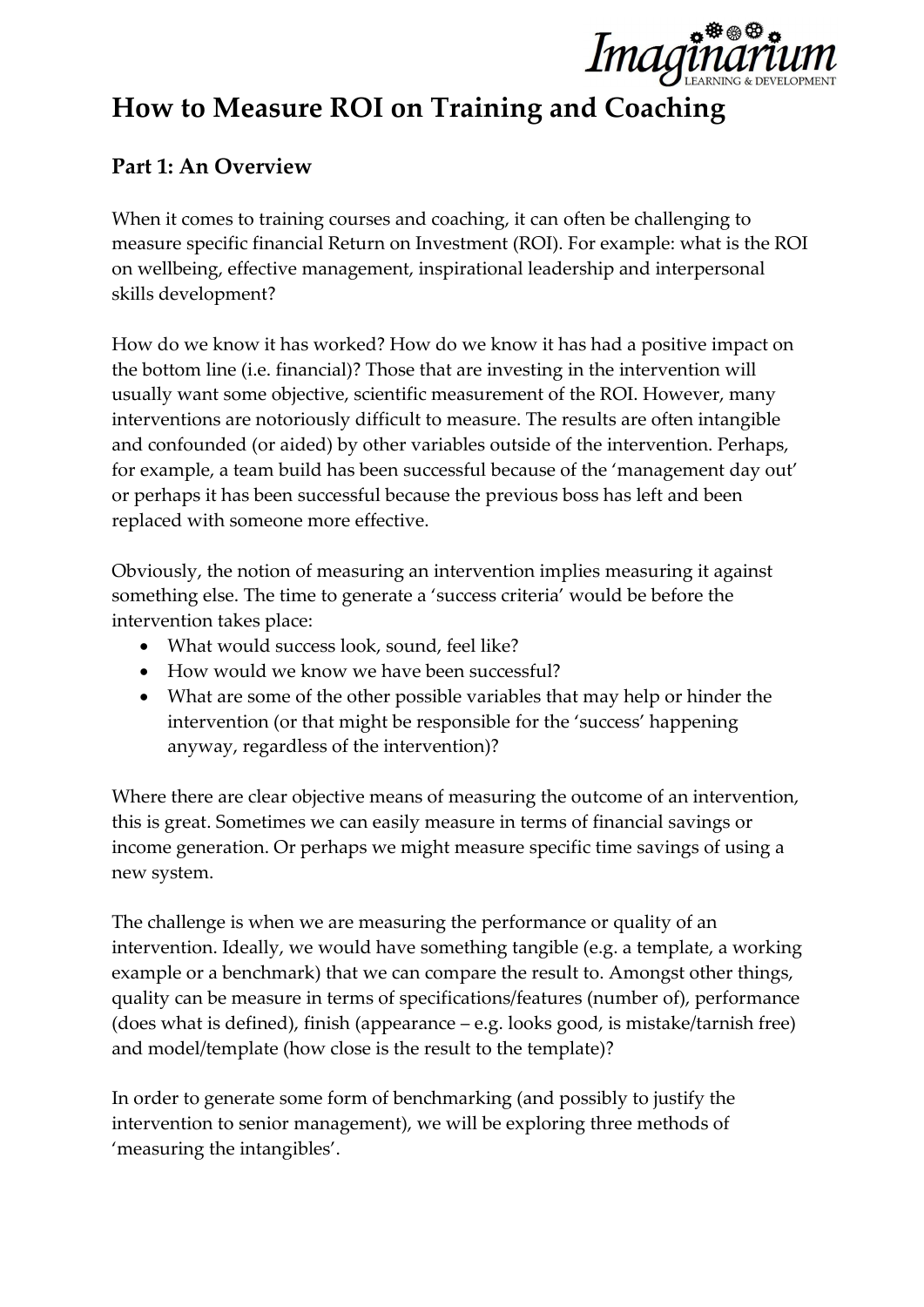

### **Part 2: Profits, Gains, Savings and Benefits**

In the second of four articles, we will be exploring an approach to determining ROI on training and coaching. The approach explored here is in establishing the profits, savings and benefits of a training and/or coaching 'intervention'.

Do you have something easily measurable? For example, some 'soft skills' training (like sales, negotiation or fundraising skills) may allow us to do a financial before and after gauge. Some time management interventions may allow us to see a specific gain or savings in time.

In order to demonstrate benefit, we collaborate with our partners to ask the 'Three ROI Questions'. As well as the immediate post-course review (which tells us how well the course was received and participants' learnings/applications), we aim for a longer-term/bigger picture review, seeking the perceived benefits for the individual, their team/colleagues and the organisation. This review also helps to remind people of the course material.

We have found that if you want to determine the perceived benefit of training and coaching… then ask the recipient! The three ROI Questions are:

- What has been the benefit to you personally as a result of attending the training?
- What has been the benefit to your team?
- What has been the benefit to the organisation?

Within the answers, we might then be looking for:

Individual Benefits (ASK)

- Attitude (e.g. confidence, motivation, wellbeing and satisfaction)
- Skills (e.g. ability to deliver, capability and productivity)
- Knowledge (e.g. learning and understanding)

Team Benefits (AIM)

- Achievement (e.g. innovation, ability to achieve more, efficiencies and 'easier')
- Interaction (e.g. improved communications, clarity and direction)
- Mood (e.g. motivation, improved team mood and reduced conflict/tensions)

Organisational Benefits (PIE)

• Performance (e.g. profits, savings, cost preventions, efficiencies and competency)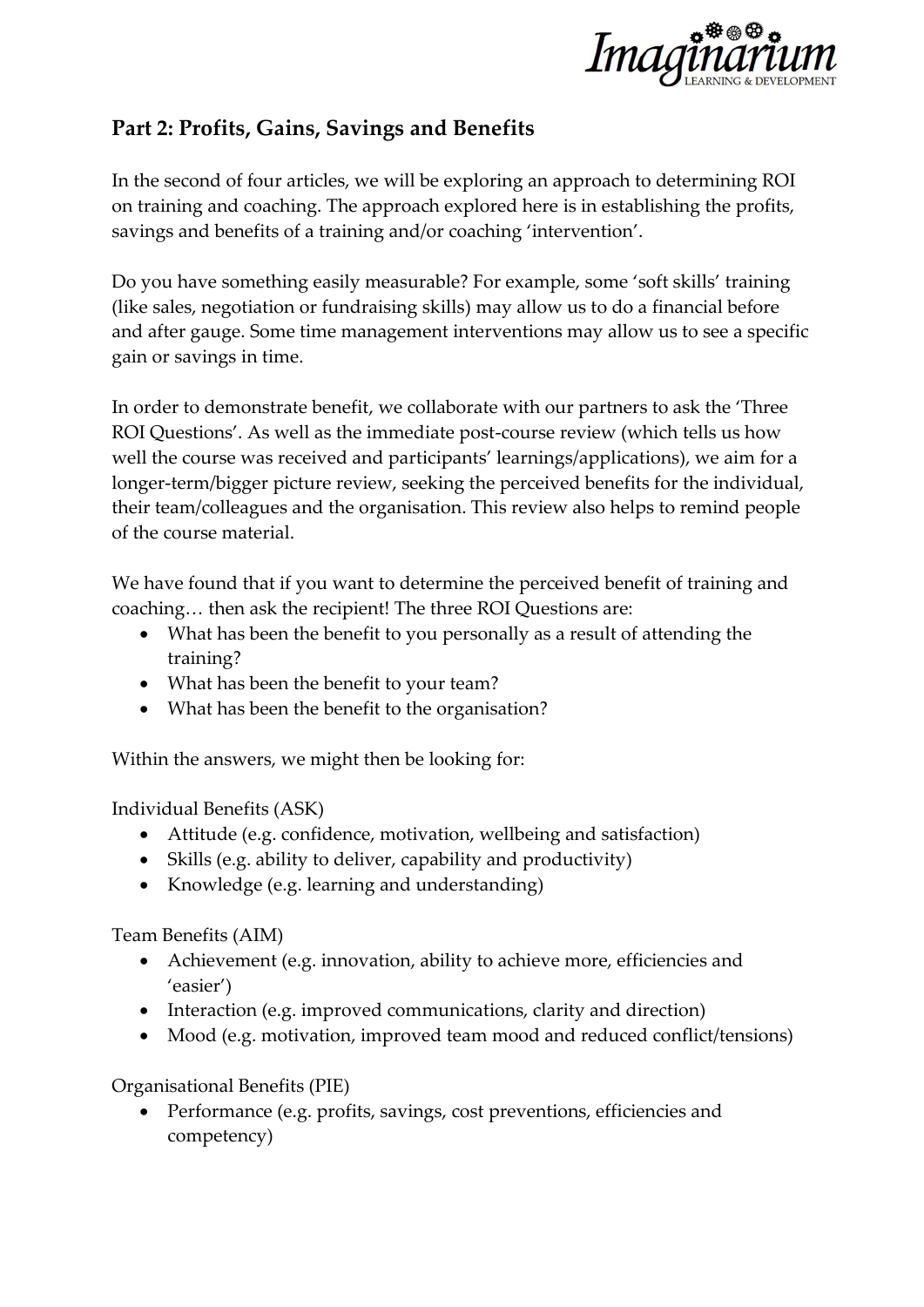

- Image (e.g. commitment to staff, attracting talent and enhanced company brand)
- Engagement (e.g. morale, satisfaction, low staff turnover and keeping knowledge)

#### **Part 3: Cost Prevention**

Whilst we can sometimes demonstrate a direct link to profit or savings, we might also work on the principle that effective learning & development is a 'cost prevention'. Coaching and training is often designed to solve a problem.

For example, consider the cost of an ineffective manager when it comes to demotivating staff and high staff turnover. With effective training and coaching, that manager is now capable of motivating and maintaining their staff. This would be a 'cost prevention'.

To measure ROI this way, start by investigating the problem:

- What is the problem?
- How is this a problem to us?
- How do we know it's a problem?
- What are the consequences of the problem?
- What are the potential costs of the problem and its consequences?

If it is hard to pinpoint the problem, you might look to business in general. Type into a search engine "cost of…" followed by the problem you are seeking to solve, for example:

- Cost of e.g. stress, mental health
- Cost of poor (or bad or ineffective) e.g. management, project management, time management

Newspapers and reports from institutes/associations (e.g. CMI, CIPD) are often a source of interesting statistics. For example, the Daily Telegraph (14<sup>th</sup> April 2019) ran an article with the title: "Bad management 'costs UK £19bn a year'" quoting a report from the CMI.

#### **Part 4: Business Contribution**

This third approach to measuring ROI involves talking to stakeholders and leading them along a 'reverse' path to showing where and how your intervention can add value to the organisation. We start with the big picture and drill down into further and further specifics until we reach something we can measure.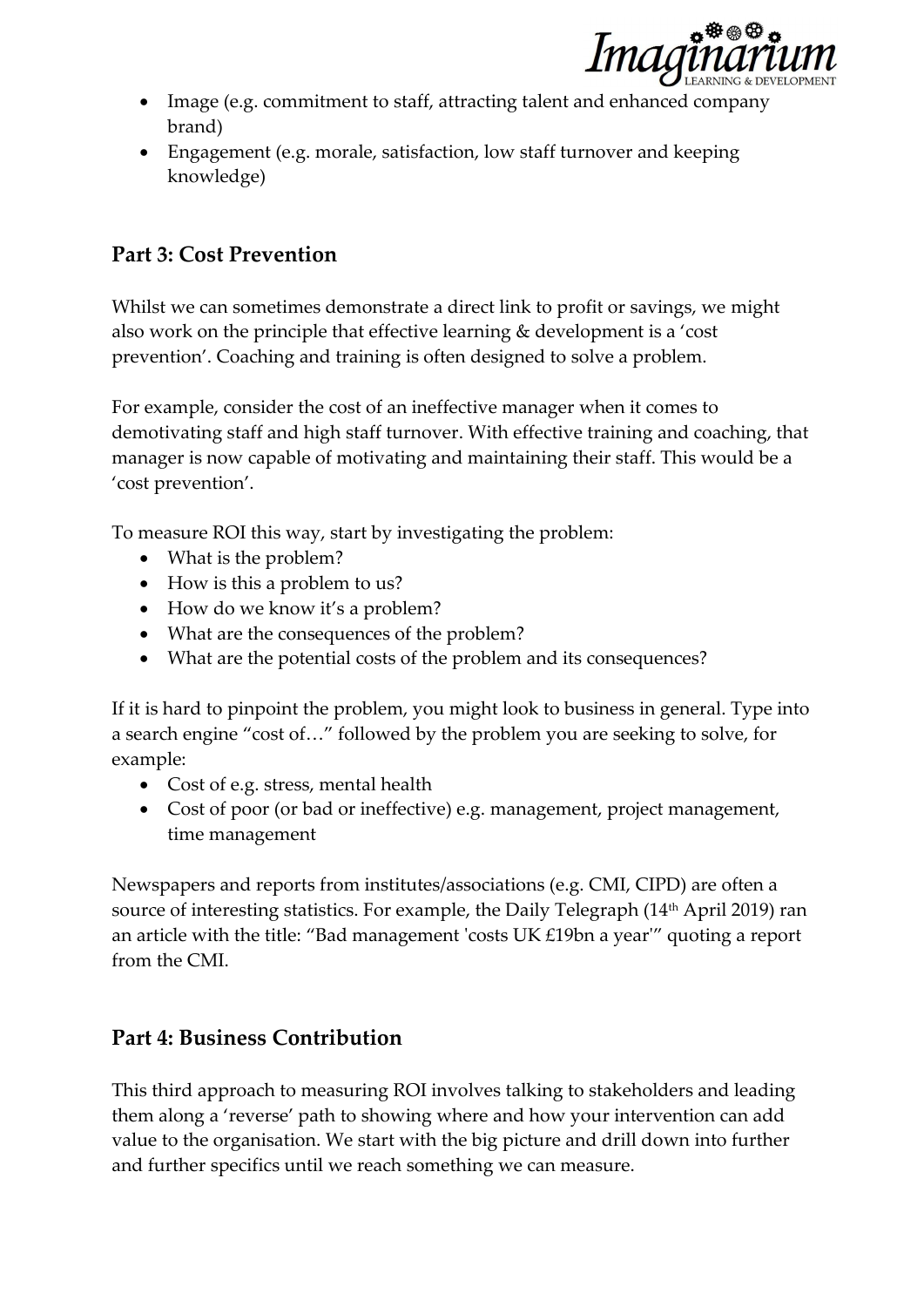

Business contribution is about demonstrating that your intervention will support the business in achieving its goals, vision and/or mission. Indeed, we may be able to propose that our intervention will enhance the business in some very specific ways. The trick is to drill down to the specifics with the stakeholders.

Imagine that customer satisfaction levels are dropping in part of our organisation to the point where we are losing customers and hence losing business. We start with big picture by asking stakeholders:

- "*What does the business need to stay in business?*" Typical responses might include: Loyal customers/end users, good communications, a quality product/service, motivated staff, effective procedures and systems. Depending on the intervention we are aiming at, we would then zone in on one area. For example, we might focus in on 'loyal customers' by asking:
- "*What does the business need to attract and keep loyal customers?*" Answers might include: good customer service and after sales care, effective marketing and authentic sales. We drill down again:
- "*What does the business need to have good customer service and after sales care?*" Sample responses might be: polite staff, staff able to resolve conflicts, effective complaint handling, good listeners and effective problem solving.

At this point, we are heading towards competencies. If we can demonstrate that our 'customer service workshop' is designed to improve staff competencies as outlined above and that those competencies might be scored (e.g. self-scored by workshop delegates) before and after the course, we could then claim '**Business Contribution'**.

In general terms, if you cannot measure the 'ends' of an intervention (i.e. the outcome/output), then you may need to measure the *means*. This might be done by creating a competency framework or benchmarking framework as a way of demonstrating measurability of performance and behaviour. In this way we might show that as a result of the intervention, the organisation (or staff, system, product, service etc.) can now do x,y,z.

## **The Author**

Joe is the Lead Imaginarian and Trainer for Imaginarium Learning & Development. He has been involved in the field of management and organisational development since 1993.

He holds an MSc in Organisational Development, a degree in Philosophy and Psychology and diplomas in Coaching and Psychotherapy.

Joe is an NLP Master Trainer who enjoys learning new things… by exploring diverse fields of science, philosophy and psychology and then integrating these 'learnings'. He is the